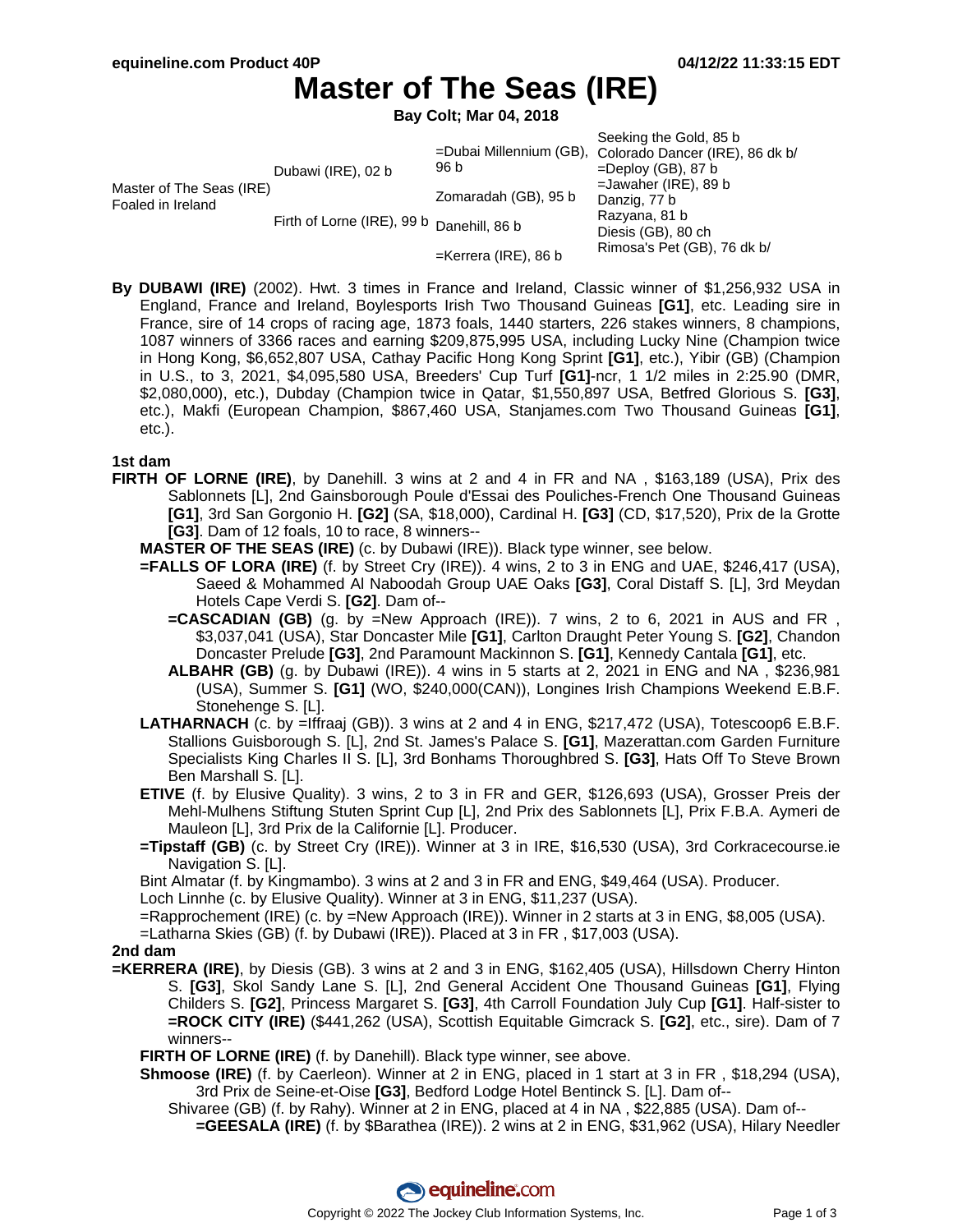### **Master of The Seas (IRE)**

**Bay Colt; Mar 04, 2018**

Trophy [L]. Producer.

- **=Tomintoul Singer (IRE)** (f. by Johannesburg). Winner at 2 in ENG, \$20,363 (USA), 3rd E.B.F. Igloos Bosra Sham Fillies' S. [L]. Producer.
- =Talah (GB) (f. by Danehill). Winner at 4 in FR , placed in 1 start at 2 in ENG, \$12,414 (USA). Dam of--
	- **=CEREMONIAL JADE (UAE)** (g. by Jade Robbery). 8 wins, 3 to 6 in ENG, \$251,667 (USA), Play Poker@Williamhill.com Lady Wulfruna S. [L], 2nd Diamondracing.co.uk Cleves S. [L], 3rd Digibet.com Sunbury S. [L], Digibet Sunbury S. [L].
- =Kerrier (IRE) (c. by Nashwan). 2 wins at 3 in FR and CZE, \$16,495 (USA).
- Kerry Ring (GB) (f. by Sadler's Wells). Winner at 3 in ENG, placed at 4 in UAE, \$13,545 (USA). Producer.
- =Pennyghael (UAE) (f. by Pennekamp). Winner at 3 in ENG, \$10,964 (USA).
- =Tobermory (IRE) (f. by Green Desert). Winner at 2 in ENG, \$6,112 (USA). Producer.
- =Etifaaq (IRE) (c. by Polish Precedent). Placed in 2 starts at 4 in IRE.
- June Moon (IRE) (f. by Sadler's Wells). Unraced. Dam of--
	- **=DUPONT (GB)** (c. by Zafonic). 4 wins, 2 to 3 in ENG, GER and ITY, \$244,752 (USA), Hwt. at 3 on German Free Hand., 7 - 9 1/2 fur., Hwt. at 3 on Italian Free Hand., 7 - 9 1/2 fur., Premio Parioli-Italian Two Thousand Guineas **[G2]**, Mehl-Mulhens-Rennen-German Two Thousand Guineas **[G2]**, 3rd Otto Wolff-Meile **[G3]**. Sire.
	- **=ZACHARIAH (GB)** (c. by Zafonic). 3 wins at 2 and 3 in JPN, \$1,343,595 (USA), New Zealand Trophy Yonsai S. [LR], 2nd NHK Mile Cup [LR], 3rd Lord Derby Challenge Trophy [LR]. Sire.
	- **=PACINO (GB)** (c. by Zafonic). 3 wins, 2 to 5 in ENG, UAE and GER, placed in 1 start at 3 in FR , \$232,386 (USA), Mehl-Muelhens-Rennen-German Two Thousand Guineas **[G2]**, Jebel Ali Mile [L], 2nd Sheikh Maktoum bin Rashid Al Maktoum Challenge-Round 1 [L], 3rd Emirates Airline Prix Jean Prat **[G1]**. Sire.
	- **Moon Dazzle** (f. by Kingmambo). Winner at 3 and 4 in ENG and UAE, placed at 4 in NA , \$202,905 (USA), 2nd E.B.F. Dick Hern Fillies' S. [L], 3rd April Run S. [L] (LRL, \$8,250). Dam of--
		- **=MOON IN JUNE (SAF)** (f. by Twice Over (GB)). 4 wins at 3 and 4 in SAF, \$24,039 (USA), Track And Ball Oaks **[G2]**.
		- =Jean Jeannie (GB) (f. by Giant's Causeway). 3 wins at 2 and 3 in SAF, \$18,297 (USA). Dam of--
			- **=CALL TO ACCOUNT (SAF)** (f. by =Captain Al (SAF)). Winner at 2 and 3 in SAF, Princess Charlene Of Monaco Foundation SA Summer Juvenile S. [L], Highlands Stud Olympic Duel S. [L], 2nd Highlands Stud Ladies Mile [L].
	- Juvenescent (f. by Elusive Quality). Unplaced in ENG. Dam of--
		- **=SHAMROCK WIND (SAF)** (f. by =Captain AI (SAF)). 3 wins, 2 to 4 in SAF, \$21,188 (USA), Casey Bloomberg Ladies Mile [L], 2nd Sweet Chestnut S. [L], Ladies Mile [L], 3rd Vasco Da Gama Prix Du Cap **[G3]**.
		- **=GOLDEN BELLE (SAF)** (f. by =Pomodoro (SAF)). 4 wins at 3 in SAF, World Sports Betting Camellia S. **[G2]**.

**3rd dam**

- **RIMOSA'S PET (GB)**, by =Petingo (GB). 3 wins at 2 and 3 in ENG, \$48,217 (USA), Princess Elizabeth S.**-G3**, Musidora S.**-G3**, 2nd Waterford Candelabra S., 3rd Hoover Fillies Mile S.**-G3**. Half-sister to **=DENOSA** (Blue Seal S., etc.), **=Rosy Lee (FR)** (3rd Prix Le Roi Soleil). Dam of 9 winners--
	- **=ROCK CITY (IRE)** (c. by =Ballad Rock (IRE)). 7 wins in 12 starts at 2 and 3 in ENG, placed at 2 and 3 in FR , \$441,262 (USA), Scottish Equitable Gimcrack S. **[G2]**, Van Geest Criterion S. **[G3]**, Coventry S. **[G3]**, Anglia Television July S. **[G3]**, Singer & Friedlander Greenham S. **[G3]**, 2nd St. James's Palace S. **[G1]**, Middle Park S. **[G1]**, Prix Maurice de Gheest **[G2]**, etc. Sire.
	- **=KERRERA (IRE)** (f. by Diesis (GB)). Black type winner, see above.
	- $=$ Second Wind (GB) (g. by  $=$ Kris (GB)). 5 wins, 2 to 5 in ENG, \$56,642 (USA).
	- Secretariat's Pet (c. by Secretariat). 3 wins at 4 in FR , \$45,784 (USA).
	- =Mukeed (GB) (c. by Be My Chief). 4 wins, 3 to 6 in UAE and ENG, \$36,900 (USA).
	- =Rimouski (GB) (c. by Sure Blade). 3 wins at 5 and 7 in ENG, \$28,470 (USA).
	- =Peto (GB) (g. by =Petoski (GB)). 5 wins in 10 starts at 3 and 4 in ENG, placed at 5 in UAE, \$28,246 (USA).
	- =Syrian Queen (GB) (f. by =Slip Anchor (GB)). Winner at 3 in ENG, \$9,853 (USA). Producer.